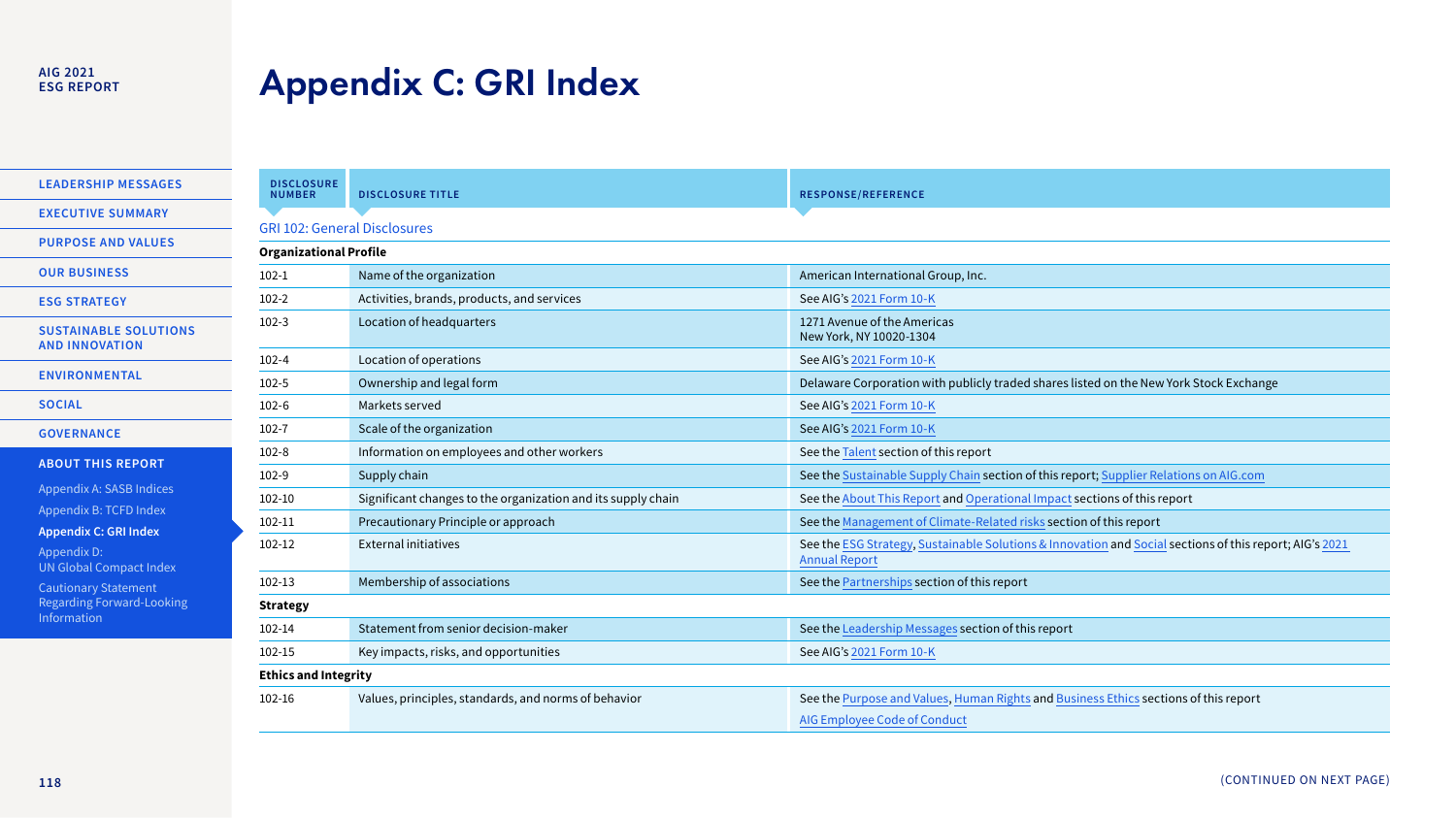### **ESG REPORT**

# Alg 2021<br>ESG REPORT **Appendix C: GRI Index (Continued)**

**[LEADERSHIP MESSAGES](#page--1-6)  [EXECUTIVE SUMMARY](#page--1-3)  PURPOSE AND VALUES OUR BUSINESS [ESG STRATEGY](#page--1-4)  SUSTAINABLE SOLUTIONS AND INNOVATION** 

**[ENVIRONMENTAL](#page--1-0)** 

**[GOVERNANCE](#page--1-5)** 

**SOCIAL** 

**[ABOUT THIS REPORT](#page--1-0)** 

[Appendix A: SASB Indices](#page--1-3)

[Appendix B: TCFD Index](#page--1-3)

**[Appendix C: GRI Index](#page-0-0)** 

Appendix D: [UN Global Compact Index](#page--1-3)

Cautionary Statement [Regarding Forward-Looking](#page--1-3)  Information

| <b>DISCLOSURE</b><br><b>NUMBER</b>   | <b>DISCLOSURE TITLE</b>                                                           | <b>RESPONSE/REFERENCE</b>                                                                                                                                      |  |  |
|--------------------------------------|-----------------------------------------------------------------------------------|----------------------------------------------------------------------------------------------------------------------------------------------------------------|--|--|
| Governance                           |                                                                                   |                                                                                                                                                                |  |  |
| 102-18                               | Governance structure                                                              | See the ESG Governance Structure section of this report; AIG's 2022 Proxy Statement                                                                            |  |  |
| 102-19                               | Delegating authority                                                              | See the ESG Governance Structure section of this report; AIG's 2022 Proxy Statement                                                                            |  |  |
| 102-20                               | Executive-level responsibility for economic, environmental and social topics      | See the ESG Governance Structure section of this report; AIG's 2022 Proxy Statement                                                                            |  |  |
| 102-29                               | Identifying and managing economic, environmental, and social impacts              | See the Types of Climate Risk Management of Climate-Related risks, Diversity, Equity and Inclusion and<br>Global Corporate Citizenship sections of this report |  |  |
| <b>Stakeholder Engagement</b>        |                                                                                   |                                                                                                                                                                |  |  |
| $102 - 40$                           | List of Stakeholder Groups                                                        | See the Stakeholder Engagement section of this report                                                                                                          |  |  |
| 102-43                               | Approach to stakeholder engagement                                                | See the Stakeholder Engagement and Shareholder Engagement sections of this report                                                                              |  |  |
| 102-44                               | Key topics and concerns raised                                                    | See the Stakeholder Engagement and Shareholder Engagement sections of this report                                                                              |  |  |
| <b>Reporting Practice</b>            |                                                                                   |                                                                                                                                                                |  |  |
| 102-45                               | Entities included in the consolidated financial statements                        | See AIG's 2021 Form 10-K                                                                                                                                       |  |  |
| 102-46                               | Defining report content and topic boundaries                                      | See the About This Report section of this report                                                                                                               |  |  |
| 102-47                               | <b>List of Material Topics</b>                                                    | See the Areas of Focus section of this report                                                                                                                  |  |  |
| 102-50                               | Reporting period                                                                  | See the About This Report section of this report                                                                                                               |  |  |
| 102-52                               | Reporting cycle                                                                   | Annual                                                                                                                                                         |  |  |
| 102-53                               | Contact point for questions regarding the report                                  | See the About This Report section of this report                                                                                                               |  |  |
| 102-54                               | Claims of reporting in accordance with the GRI standards                          | See the About This Report section of this report                                                                                                               |  |  |
| <b>GRI 201: Economic Performance</b> |                                                                                   |                                                                                                                                                                |  |  |
| $201-1$                              | Direct economic value generated and distributed                                   | See AIG's 2021 Form 10-K                                                                                                                                       |  |  |
| $201 - 2$                            | Financial implications and other risks and opportunities due to climate<br>change | See the Sustainable Investing and Types of Climate Risks sections of this report; AIG's 2021 Form 10-K                                                         |  |  |